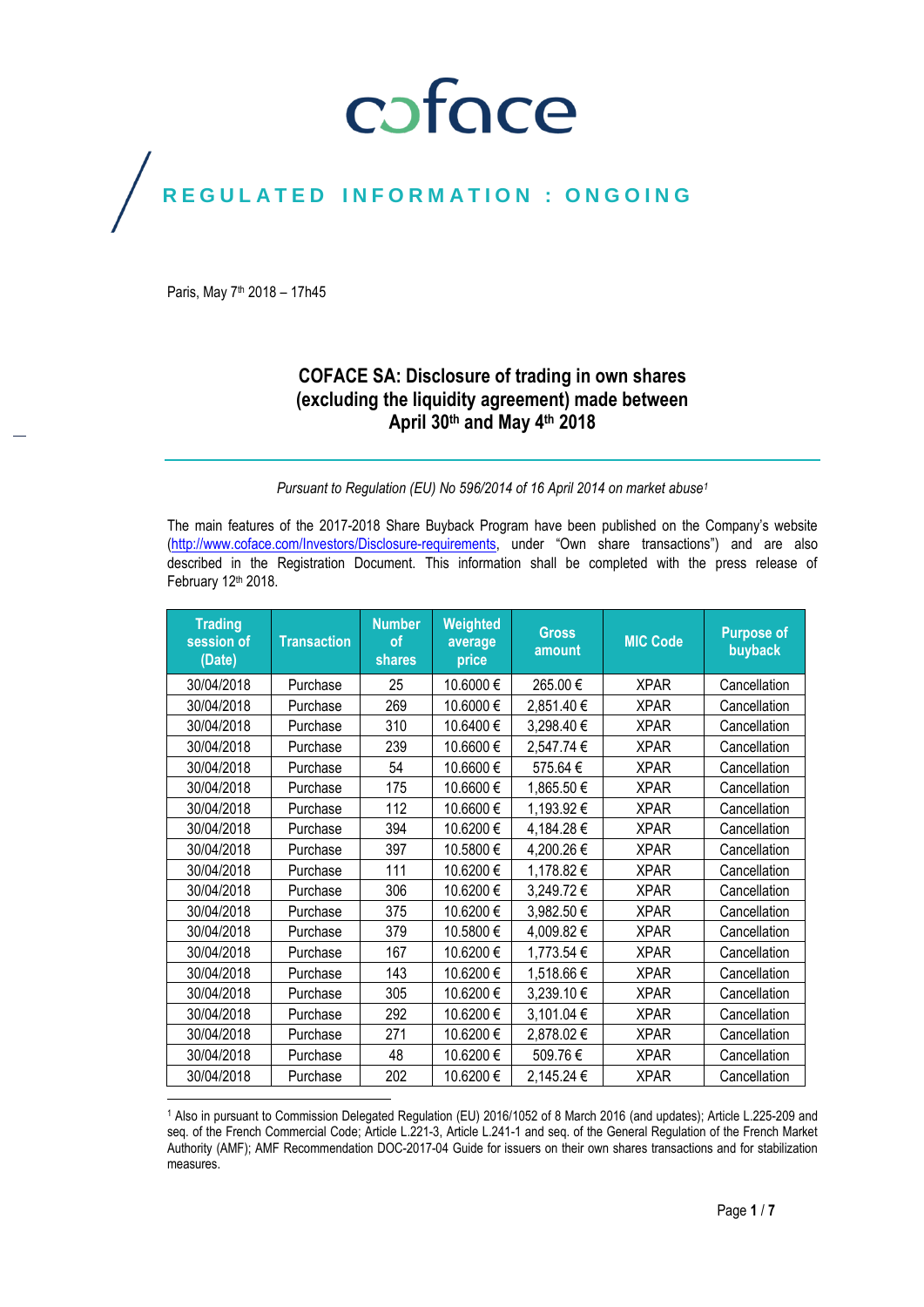| 30/04/2018       | Purchase | 89             | 10.6200 € | 945.18€     | <b>XPAR</b> | Cancellation        |
|------------------|----------|----------------|-----------|-------------|-------------|---------------------|
| 30/04/2018       | Purchase | 304            | 10.6200€  | 3,228.48€   | <b>XPAR</b> | Cancellation        |
| 30/04/2018       | Purchase | 260            | 10.5800€  | 2,750.80 €  | <b>XPAR</b> | Cancellation        |
| 30/04/2018       | Purchase | 253            | 10.5800€  | 2,676.74 €  | <b>XPAR</b> | Cancellation        |
| 30/04/2018       | Purchase | 165            | 10.6000€  | 1,749.00 €  | <b>XPAR</b> | Cancellation        |
| 30/04/2018       | Purchase | 129            | 10.6000 € | 1,367.40 €  | <b>XPAR</b> | Cancellation        |
| 30/04/2018       | Purchase | 362            | 10.5800€  | 3,829.96 €  | <b>XPAR</b> | Cancellation        |
| 30/04/2018       | Purchase | 87             | 10.5600€  | 918.72€     | <b>XPAR</b> | Cancellation        |
| 30/04/2018       | Purchase | 405            | 10.5600€  | 4,276.80€   | <b>XPAR</b> | Cancellation        |
| 30/04/2018       | Purchase | 637            | 10.5600€  | 6,726.72€   | <b>XPAR</b> | Cancellation        |
| 30/04/2018       | Purchase | $\overline{7}$ | 10.5600€  | 73.92€      | <b>XPAR</b> | Cancellation        |
| 30/04/2018       | Purchase | 141            | 10.5400 € | 1,486.14 €  | <b>XPAR</b> | Cancellation        |
| 30/04/2018       | Purchase | 439            | 10.5400 € | 4,627.06 €  | <b>XPAR</b> | Cancellation        |
| 30/04/2018       | Purchase | 386            | 10.5200€  | 4,060.72€   | <b>XPAR</b> | Cancellation        |
| 30/04/2018       | Purchase | 308            | 10.5600€  | 3,252.48€   | <b>XPAR</b> | Cancellation        |
| 30/04/2018       | Purchase | 302            | 10.5400€  | 3,183.08 €  | <b>XPAR</b> | Cancellation        |
| 30/04/2018       | Purchase | 41             | 10.5000 € | 430.50€     | <b>XPAR</b> | Cancellation        |
| 30/04/2018       | Purchase | 249            | 10.5000 € | 2,614.50€   | <b>XPAR</b> | Cancellation        |
| 30/04/2018       | Purchase | 349            | 10.4800€  | 3,657.52€   | <b>XPAR</b> | Cancellation        |
| 30/04/2018       | Purchase | 292            | 10.5000€  | 3,066.00 €  | <b>XPAR</b> | Cancellation        |
| 30/04/2018       | Purchase | 289            | 10.5000 € | 3,034.50 €  | <b>XPAR</b> | Cancellation        |
| 30/04/2018       | Purchase | 372            | 10.4800€  | 3,898.56 €  | <b>XPAR</b> | Cancellation        |
| 30/04/2018       | Purchase | 310            | 10.4800 € | 3,248.80 €  | <b>XPAR</b> | Cancellation        |
| 30/04/2018       | Purchase | 84             | 10.4800€  | 880.32€     | <b>XPAR</b> | Cancellation        |
| 30/04/2018       | Purchase | 794            | 10.5200€  | 8,352.88 €  | <b>XPAR</b> | Cancellation        |
| 30/04/2018       | Purchase | 530            | 10.5000€  | 5,565.00 €  | <b>XPAR</b> | Cancellation        |
| 30/04/2018       | Purchase | 296            | 10.5000 € | 3,108.00 €  | <b>XPAR</b> | Cancellation        |
| 30/04/2018       | Purchase | 251            | 10.5200€  | 2,640.52€   | <b>XPAR</b> | Cancellation        |
| 30/04/2018       | Purchase | 107            | 10.5200€  | 1,125.64 €  | <b>XPAR</b> | Cancellation        |
| 30/04/2018       | Purchase | 778            | 10.4800 € | 8,153.44 €  | <b>XPAR</b> | Cancellation        |
| 30/04/2018       | Purchase | 392            | 10.5200€  | 4,123.84 €  | <b>XPAR</b> | Cancellation        |
| 30/04/2018       | Purchase | 438            | 10.5000€  | 4,599.00 €  | <b>XPAR</b> | Cancellation        |
| 30/04/2018       | Purchase | 413            | 10.5200€  | 4,344.76€   | <b>XPAR</b> | Cancellation        |
| 30/04/2018       | Purchase | 288            | 10.5400€  | 3,035.52€   | <b>XPAR</b> | Cancellation        |
| 30/04/2018       | Purchase | 147            | 10.5200€  | 1,546.44 €  | <b>XPAR</b> | Cancellation        |
| 30/04/2018       | Purchase | 72             | 10.5200€  | 757.44 €    | <b>XPAR</b> | Cancellation        |
| 30/04/2018       | Purchase | 47             | 10.5200€  | 494.44€     | <b>XPAR</b> | Cancellation        |
| 30/04/2018       | Purchase | 216            | 10.5200€  | 2,272.32€   | <b>XPAR</b> | Cancellation        |
| 30/04/2018       | Purchase | 266            | 10.5200€  | 2,798.32 €  | <b>XPAR</b> | Cancellation        |
| 30/04/2018       | Purchase | 951            | 10.5200€  | 10,004.52 € | <b>XPAR</b> | Cancellation        |
| Total 30/04/2018 |          | 16,820         | 10.5514 € | 177,474 €   | <b>XPAR</b> | <b>Cancellation</b> |
| 02/05/2018       | Purchase | 289            | 10.5400€  | 3,046.06 €  | <b>XPAR</b> | Cancellation        |
| 02/05/2018       | Purchase | 113            | 10.5400 € | 1,191.02 €  | <b>XPAR</b> | Cancellation        |
| 02/05/2018       | Purchase | 298            | 10.6000 € | 3,158.80 €  | <b>XPAR</b> | Cancellation        |
| 02/05/2018       | Purchase | 364            | 10.6000 € | 3,858.40€   | <b>XPAR</b> | Cancellation        |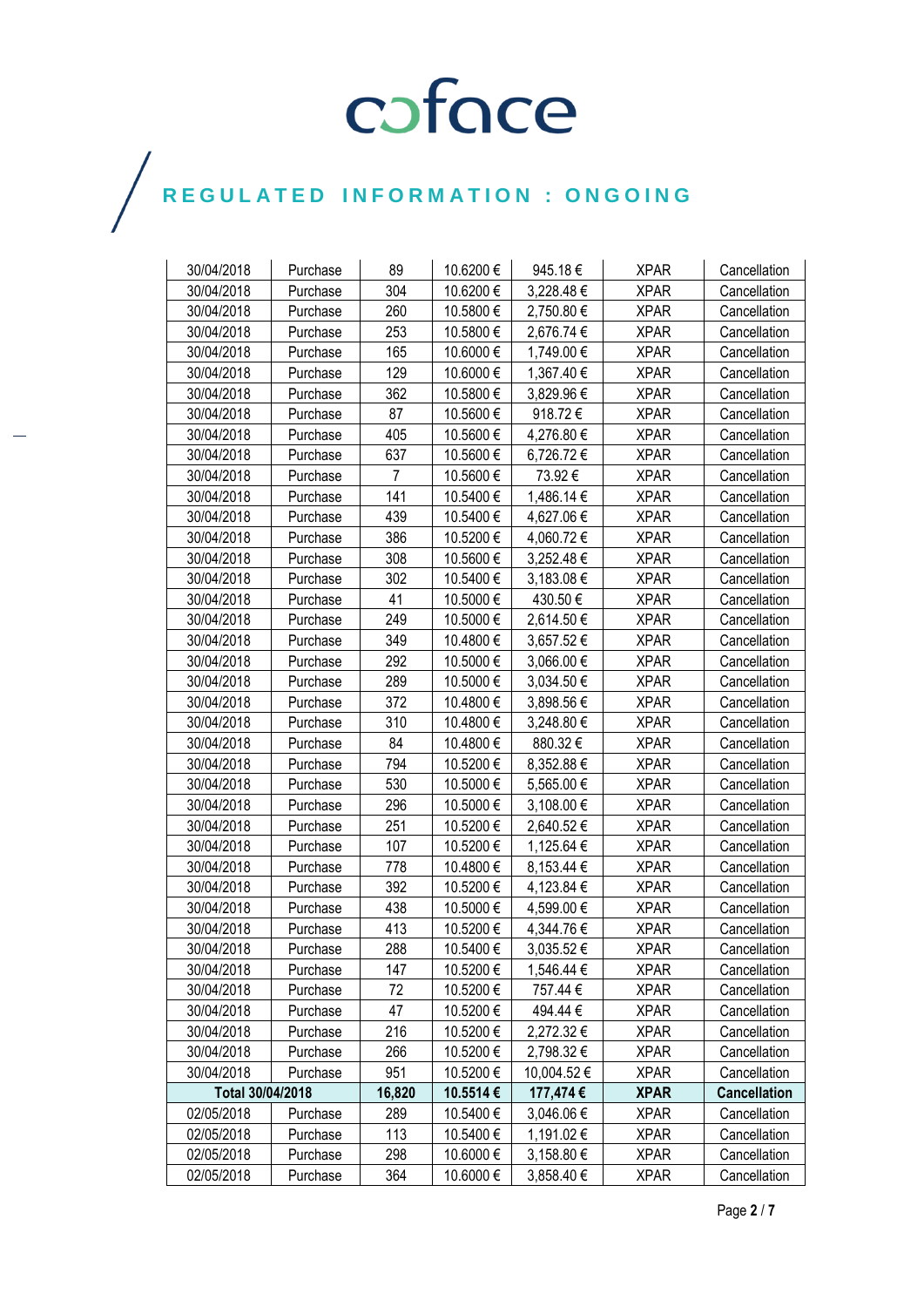| 02/05/2018 | Purchase | 293 | 10.6000 € | 3,105.80 € | <b>XPAR</b> | Cancellation |
|------------|----------|-----|-----------|------------|-------------|--------------|
| 02/05/2018 | Purchase | 200 | 10.6000 € | 2,120.00 € | <b>XPAR</b> | Cancellation |
| 02/05/2018 | Purchase | 175 | 10.6000 € | 1,855.00 € | <b>XPAR</b> | Cancellation |
| 02/05/2018 | Purchase | 286 | 10.6200€  | 3,037.32 € | <b>XPAR</b> | Cancellation |
| 02/05/2018 | Purchase | 552 | 10.5800€  | 5,840.16€  | <b>XPAR</b> | Cancellation |
| 02/05/2018 | Purchase | 291 | 10.5600€  | 3,072.96 € | <b>XPAR</b> | Cancellation |
| 02/05/2018 | Purchase | 5   | 10.5800€  | 52.90€     | <b>XPAR</b> | Cancellation |
| 02/05/2018 | Purchase | 291 | 10.5800€  | 3,078.78€  | <b>XPAR</b> | Cancellation |
| 02/05/2018 | Purchase | 520 | 10.5600€  | 5,491.20€  | <b>XPAR</b> | Cancellation |
| 02/05/2018 | Purchase | 372 | 10.5400€  | 3,920.88€  | <b>XPAR</b> | Cancellation |
| 02/05/2018 | Purchase | 295 | 10.5600€  | 3,115.20 € | <b>XPAR</b> | Cancellation |
| 02/05/2018 | Purchase | 298 | 10.5600€  | 3,146.88 € | <b>XPAR</b> | Cancellation |
| 02/05/2018 | Purchase | 329 | 10.5600€  | 3,474.24 € | <b>XPAR</b> | Cancellation |
| 02/05/2018 | Purchase | 372 | 10.5600€  | 3,928.32€  | <b>XPAR</b> | Cancellation |
| 02/05/2018 | Purchase | 226 | 10.5600€  | 2,386.56€  | <b>XPAR</b> | Cancellation |
| 02/05/2018 | Purchase | 66  | 10.5600€  | 696.96€    | <b>XPAR</b> | Cancellation |
| 02/05/2018 | Purchase | 180 | 10.5600€  | 1,900.80 € | <b>XPAR</b> | Cancellation |
| 02/05/2018 | Purchase | 110 | 10.5600€  | 1,161.60 € | <b>XPAR</b> | Cancellation |
| 02/05/2018 | Purchase | 293 | 10.5600€  | 3,094.08€  | <b>XPAR</b> | Cancellation |
| 02/05/2018 | Purchase | 75  | 10.5800€  | 793.50€    | <b>XPAR</b> | Cancellation |
| 02/05/2018 | Purchase | 228 | 10.5800€  | 2,412.24 € | <b>XPAR</b> | Cancellation |
| 02/05/2018 | Purchase | 297 | 10.5800€  | 3,142.26 € | <b>XPAR</b> | Cancellation |
| 02/05/2018 | Purchase | 286 | 10.5800 € | 3,025.88 € | <b>XPAR</b> | Cancellation |
| 02/05/2018 | Purchase | 298 | 10.5800€  | 3,152.84 € | <b>XPAR</b> | Cancellation |
| 02/05/2018 | Purchase | 213 | 10.5600€  | 2,249.28€  | <b>XPAR</b> | Cancellation |
| 02/05/2018 | Purchase | 268 | 10.5600€  | 2,830.08€  | <b>XPAR</b> | Cancellation |
| 02/05/2018 | Purchase | 292 | 10.5800 € | 3,089.36 € | <b>XPAR</b> | Cancellation |
| 02/05/2018 | Purchase | 516 | 10.5800 € | 5,459.28€  | <b>XPAR</b> | Cancellation |
| 02/05/2018 | Purchase | 524 | 10.5600€  | 5,533.44 € | <b>XPAR</b> | Cancellation |
| 02/05/2018 | Purchase | 286 | 10.5800€  | 3,025.88 € | <b>XPAR</b> | Cancellation |
| 02/05/2018 | Purchase | 298 | 10.5800 € | 3,152.84 € | <b>XPAR</b> | Cancellation |
| 02/05/2018 | Purchase | 488 | 10.5600€  | 5,153.28 € | <b>XPAR</b> | Cancellation |
| 02/05/2018 | Purchase | 407 | 10.5600€  | 4,297.92€  | <b>XPAR</b> | Cancellation |
| 02/05/2018 | Purchase | 361 | 10.5600€  | 3,812.16€  | <b>XPAR</b> | Cancellation |
| 02/05/2018 | Purchase | 600 | 10.5400€  | 6,324.00 € | <b>XPAR</b> | Cancellation |
| 02/05/2018 | Purchase | 389 | 10.5200€  | 4,092.28 € | <b>XPAR</b> | Cancellation |
| 02/05/2018 | Purchase | 771 | 10.5000 € | 8,095.50 € | <b>XPAR</b> | Cancellation |
| 02/05/2018 | Purchase | 741 | 10.5000€  | 7,780.50 € | <b>XPAR</b> | Cancellation |
| 02/05/2018 | Purchase | 379 | 10.5000€  | 3,979.50€  | <b>XPAR</b> | Cancellation |
| 02/05/2018 | Purchase | 127 | 10.5200€  | 1,336.04 € | <b>XPAR</b> | Cancellation |
| 02/05/2018 | Purchase | 159 | 10.5200 € | 1,672.68 € | <b>XPAR</b> | Cancellation |
| 02/05/2018 | Purchase | 405 | 10.5400€  | 4,268.70 € | <b>XPAR</b> | Cancellation |
| 02/05/2018 | Purchase | 13  | 10.5400 € | 137.02€    | <b>XPAR</b> | Cancellation |
| 02/05/2018 | Purchase | 290 | 10.5200€  | 3,050.80 € | <b>XPAR</b> | Cancellation |
| 02/05/2018 | Purchase | 269 | 10.5000 € | 2,824.50€  | <b>XPAR</b> | Cancellation |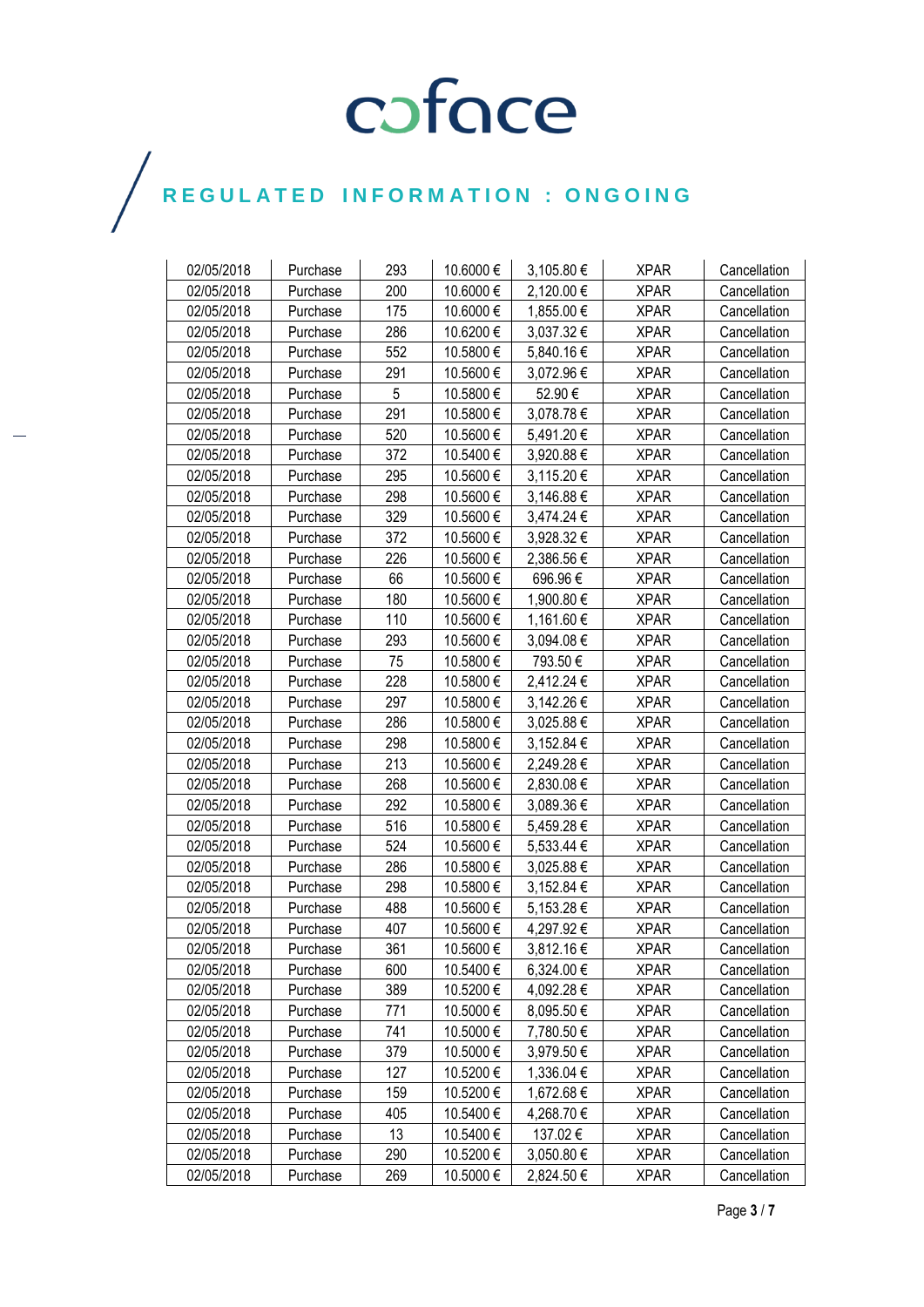| 02/05/2018       | Purchase | 36     | 10.5000 € | 378.00€    | <b>XPAR</b> | Cancellation        |
|------------------|----------|--------|-----------|------------|-------------|---------------------|
| 02/05/2018       | Purchase | 289    | 10.5200€  | 3,040.28€  | <b>XPAR</b> | Cancellation        |
| 02/05/2018       | Purchase | 134    | 10.5200€  | 1,409.68 € | <b>XPAR</b> | Cancellation        |
| 02/05/2018       | Purchase | 164    | 10.5200€  | 1,725.28€  | <b>XPAR</b> | Cancellation        |
| 02/05/2018       | Purchase | 100    | 10.5400€  | 1,054.00 € | <b>XPAR</b> | Cancellation        |
| 02/05/2018       | Purchase | 190    | 10.5400 € | 2,002.60 € | <b>XPAR</b> | Cancellation        |
| 02/05/2018       | Purchase | 303    | 10.5200€  | 3,187.56 € | <b>XPAR</b> | Cancellation        |
| 02/05/2018       | Purchase | 396    | 10.5200€  | 4,165.92€  | <b>XPAR</b> | Cancellation        |
| Total 02/05/2018 |          | 16,810 | 10.5526€  | 177,389€   | <b>XPAR</b> | <b>Cancellation</b> |
| 03/05/2018       | Purchase | 286    | 10.5600€  | 3,020.16€  | <b>XPAR</b> | Cancellation        |
| 03/05/2018       | Purchase | 308    | 10.5600€  | 3,252.48€  | <b>XPAR</b> | Cancellation        |
| 03/05/2018       | Purchase | 326    | 10.5800 € | 3,449.08 € | <b>XPAR</b> | Cancellation        |
| 03/05/2018       | Purchase | 592    | 10.5600€  | 6,251.52€  | <b>XPAR</b> | Cancellation        |
| 03/05/2018       | Purchase | 550    | 10.5800€  | 5,819.00 € | <b>XPAR</b> | Cancellation        |
| 03/05/2018       | Purchase | 128    | 10.5800€  | 1,354.24 € | <b>XPAR</b> | Cancellation        |
| 03/05/2018       | Purchase | 410    | 10.5800 € | 4,337.80 € | <b>XPAR</b> | Cancellation        |
| 03/05/2018       | Purchase | 312    | 10.5800 € | 3,300.96 € | <b>XPAR</b> | Cancellation        |
| 03/05/2018       | Purchase | 332    | 10.5600€  | 3,505.92€  | <b>XPAR</b> | Cancellation        |
| 03/05/2018       | Purchase | 285    | 10.5400€  | 3,003.90 € | <b>XPAR</b> | Cancellation        |
| 03/05/2018       | Purchase | 94     | 10.5400€  | 990.76€    | <b>XPAR</b> | Cancellation        |
| 03/05/2018       | Purchase | 12     | 10.5200€  | 126.24 €   | <b>XPAR</b> | Cancellation        |
| 03/05/2018       | Purchase | 400    | 10.5200 € | 4,208.00 € | <b>XPAR</b> | Cancellation        |
| 03/05/2018       | Purchase | 253    | 10.5400€  | 2,666.62€  | <b>XPAR</b> | Cancellation        |
| 03/05/2018       | Purchase | 42     | 10.5400€  | 442.68€    | <b>XPAR</b> | Cancellation        |
| 03/05/2018       | Purchase | 488    | 10.5000€  | 5,124.00€  | <b>XPAR</b> | Cancellation        |
| 03/05/2018       | Purchase | 17     | 10.5000€  | 178.50€    | <b>XPAR</b> | Cancellation        |
| 03/05/2018       | Purchase | 292    | 10.4800 € | 3,060.16€  | <b>XPAR</b> | Cancellation        |
| 03/05/2018       | Purchase | 292    | 10.5000€  | 3,066.00 € | <b>XPAR</b> | Cancellation        |
| 03/05/2018       | Purchase | 96     | 10.4800€  | 1,006.08€  | <b>XPAR</b> | Cancellation        |
| 03/05/2018       | Purchase | 547    | 10.4800 € | 5,732.56 € | <b>XPAR</b> | Cancellation        |
| 03/05/2018       | Purchase | 28     | 10.4800 € | 293.44 €   | <b>XPAR</b> | Cancellation        |
| 03/05/2018       | Purchase | 347    | 10.4800€  | 3,636.56€  | <b>XPAR</b> | Cancellation        |
| 03/05/2018       | Purchase | 383    | 10.4600€  | 4,006.18€  | <b>XPAR</b> | Cancellation        |
| 03/05/2018       | Purchase | 285    | 10.4600€  | 2,981.10€  | <b>XPAR</b> | Cancellation        |
| 03/05/2018       | Purchase | 141    | 10.4600 € | 1,474.86 € | <b>XPAR</b> | Cancellation        |
| 03/05/2018       | Purchase | 289    | 10.4800 € | 3,028.72€  | <b>XPAR</b> | Cancellation        |
| 03/05/2018       | Purchase | 611    | 10.4600 € | 6,391.06€  | <b>XPAR</b> | Cancellation        |
| 03/05/2018       | Purchase | 303    | 10.4600 € | 3,169.38 € | <b>XPAR</b> | Cancellation        |
| 03/05/2018       | Purchase | 298    | 10.4400€  | 3,111.12 € | <b>XPAR</b> | Cancellation        |
| 03/05/2018       | Purchase | 50     | 10.4400€  | 522.00€    | <b>XPAR</b> | Cancellation        |
| 03/05/2018       | Purchase | 147    | 10.4400 € | 1,534.68 € | <b>XPAR</b> | Cancellation        |
| 03/05/2018       | Purchase | 178    | 10.4400 € | 1,858.32 € | <b>XPAR</b> | Cancellation        |
| 03/05/2018       | Purchase | 379    | 10.4600 € | 3,964.34 € | <b>XPAR</b> | Cancellation        |
| 03/05/2018       | Purchase | 309    | 10.4600€  | 3,232.14 € | <b>XPAR</b> | Cancellation        |
| 03/05/2018       | Purchase | 494    | 10.4400 € | 5,157.36 € | <b>XPAR</b> | Cancellation        |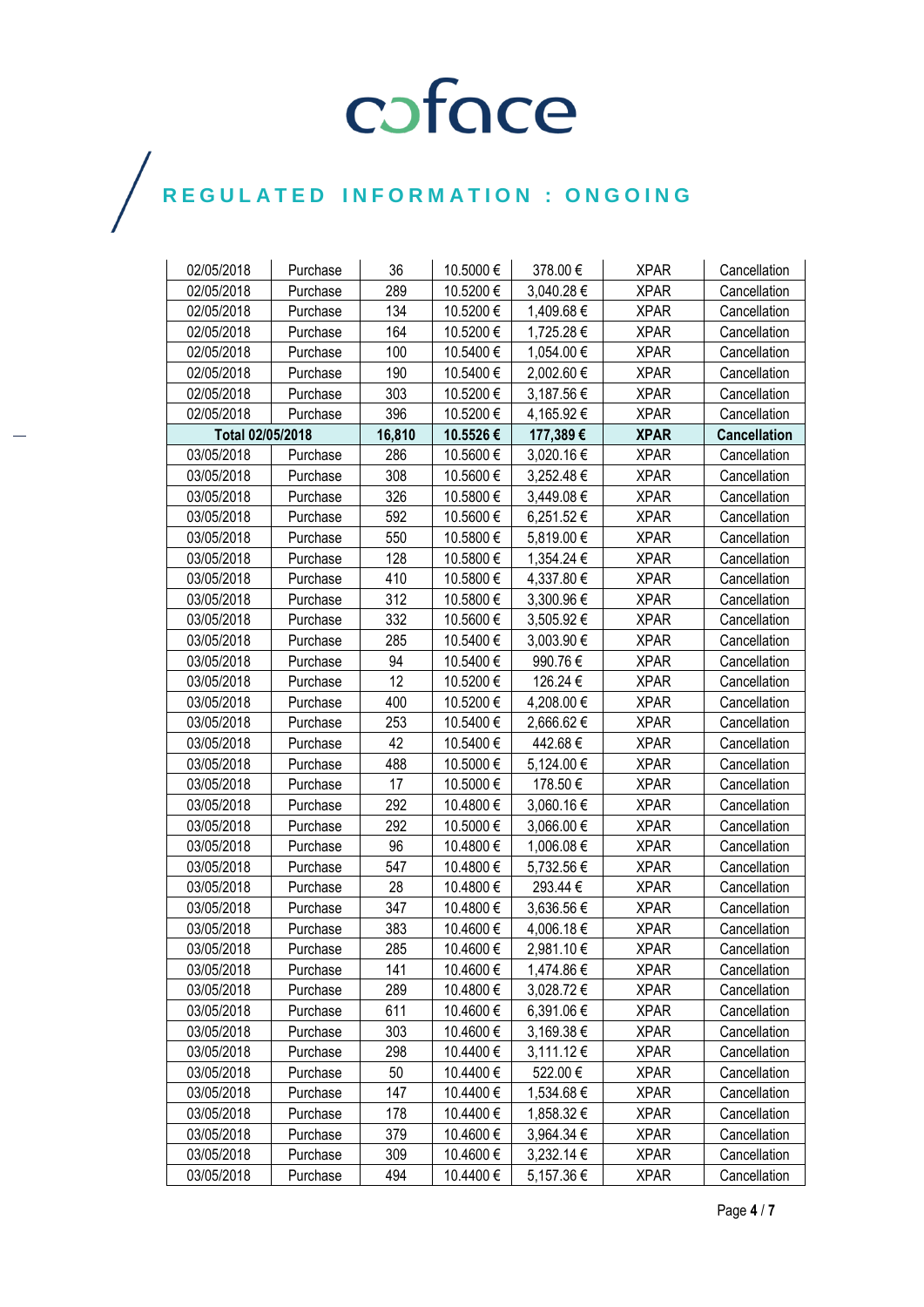| 03/05/2018       | Purchase | 679    | 10.4600 € | 7,102.34 € | <b>XPAR</b> | Cancellation        |
|------------------|----------|--------|-----------|------------|-------------|---------------------|
| 03/05/2018       | Purchase | 339    | 10.4800€  | 3,552.72€  | <b>XPAR</b> | Cancellation        |
| 03/05/2018       | Purchase | 598    | 10.4600€  | 6,255.08€  | <b>XPAR</b> | Cancellation        |
| 03/05/2018       | Purchase | 234    | 10.4200€  | 2,438.28€  | <b>XPAR</b> | Cancellation        |
| 03/05/2018       | Purchase | 108    | 10.4200€  | 1,125.36 € | <b>XPAR</b> | Cancellation        |
| 03/05/2018       | Purchase | 345    | 10.4600€  | 3,608.70 € | <b>XPAR</b> | Cancellation        |
| 03/05/2018       | Purchase | 9      | 10.4600€  | 94.14€     | <b>XPAR</b> | Cancellation        |
| 03/05/2018       | Purchase | 414    | 10.4400 € | 4,322.16 € | <b>XPAR</b> | Cancellation        |
| 03/05/2018       | Purchase | 203    | 10.4400€  | 2,119.32 € | <b>XPAR</b> | Cancellation        |
| 03/05/2018       | Purchase | 42     | 10.4400€  | 438.48€    | <b>XPAR</b> | Cancellation        |
| 03/05/2018       | Purchase | 47     | 10.4400€  | 490.68€    | <b>XPAR</b> | Cancellation        |
| 03/05/2018       | Purchase | 415    | 10.4200€  | 4,324.30 € | <b>XPAR</b> | Cancellation        |
| 03/05/2018       | Purchase | 769    | 10.4000 € | 7,997.60 € | <b>XPAR</b> | Cancellation        |
| 03/05/2018       | Purchase | 549    | 10.3800€  | 5,698.62€  | <b>XPAR</b> | Cancellation        |
| 03/05/2018       | Purchase | 114    | 10.3800€  | 1,183.32 € | <b>XPAR</b> | Cancellation        |
| 03/05/2018       | Purchase | 133    | 10.4000 € | 1,383.20 € | <b>XPAR</b> | Cancellation        |
| 03/05/2018       | Purchase | 40     | 10.4000€  | 416.00 €   | <b>XPAR</b> | Cancellation        |
| 03/05/2018       | Purchase | 121    | 10.4000 € | 1,258.40 € | <b>XPAR</b> | Cancellation        |
| 03/05/2018       | Purchase | 38     | 10.4200€  | 395.96€    | <b>XPAR</b> | Cancellation        |
| 03/05/2018       | Purchase | 8      | 10.4200€  | 83.36€     | <b>XPAR</b> | Cancellation        |
| 03/05/2018       | Purchase | 407    | 10.4200€  | 4,240.94 € | <b>XPAR</b> | Cancellation        |
| 03/05/2018       | Purchase | 64     | 10.4000€  | 665.60€    | <b>XPAR</b> | Cancellation        |
| 03/05/2018       | Purchase | 34     | 10.4000 € | 353.60€    | <b>XPAR</b> | Cancellation        |
| 03/05/2018       | Purchase | 61     | 10.4000 € | 634.40 €   | <b>XPAR</b> | Cancellation        |
| 03/05/2018       | Purchase | 20     | 10.4000€  | 208.00€    | <b>XPAR</b> | Cancellation        |
| 03/05/2018       | Purchase | 11     | 10.4000€  | 114.40€    | <b>XPAR</b> | Cancellation        |
| 03/05/2018       | Purchase | 5      | 10.4000 € | 52.00€     | <b>XPAR</b> | Cancellation        |
| 03/05/2018       | Purchase | 376    | 10.4000 € | 3,910.40 € | <b>XPAR</b> | Cancellation        |
| 03/05/2018       | Purchase | 28     | 10.4000€  | 291.20€    | <b>XPAR</b> | Cancellation        |
| 03/05/2018       | Purchase | 56     | 10.4000 € | 582.40€    | <b>XPAR</b> | Cancellation        |
| 03/05/2018       | Purchase | 241    | 10.4000 € | 2,506.40 € | <b>XPAR</b> | Cancellation        |
| 03/05/2018       | Purchase | 123    | 10.4000 € | 1,279.20 € | <b>XPAR</b> | Cancellation        |
| Total 03/05/2018 |          | 16,935 | 10.4744€  | 177,384 €  | <b>XPAR</b> | <b>Cancellation</b> |
| 04/05/2018       | Purchase | 494    | 10.4400€  | 5,157.36€  | <b>XPAR</b> | Cancellation        |
| 04/05/2018       | Purchase | 315    | 10.5000 € | 3,307.50 € | <b>XPAR</b> | Cancellation        |
| 04/05/2018       | Purchase | 380    | 10.5000€  | 3,990.00 € | <b>XPAR</b> | Cancellation        |
| 04/05/2018       | Purchase | 371    | 10.5000 € | 3,895.50 € | <b>XPAR</b> | Cancellation        |
| 04/05/2018       | Purchase | 711    | 10.4600€  | 7,437.06 € | <b>XPAR</b> | Cancellation        |
| 04/05/2018       | Purchase | 35     | 10.4000€  | 364.00€    | <b>XPAR</b> | Cancellation        |
| 04/05/2018       | Purchase | 273    | 10.4000€  | 2,839.20€  | <b>XPAR</b> | Cancellation        |
| 04/05/2018       | Purchase | 301    | 10.4000€  | 3,130.40 € | <b>XPAR</b> | Cancellation        |
| 04/05/2018       | Purchase | 307    | 10.4000 € | 3,192.80 € | <b>XPAR</b> | Cancellation        |
| 04/05/2018       | Purchase | 292    | 10.4000 € | 3,036.80 € | <b>XPAR</b> | Cancellation        |
| 04/05/2018       | Purchase | 298    | 10.4000 € | 3,099.20 € | <b>XPAR</b> | Cancellation        |
| 04/05/2018       | Purchase | 150    | 10.4000€  | 1,560.00 € | <b>XPAR</b> | Cancellation        |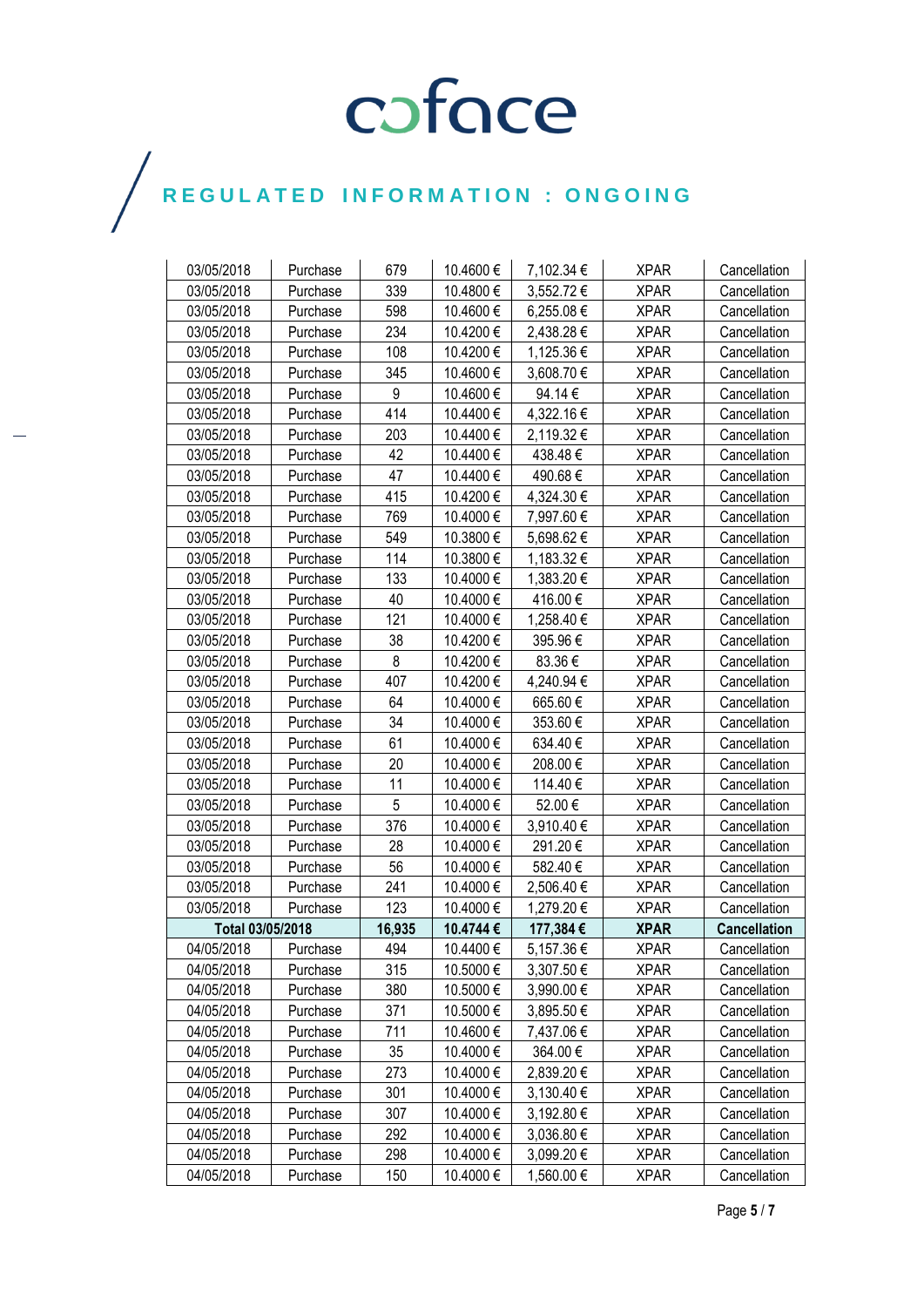| 04/05/2018         | Purchase | 140            | 10.4000 € | 1,456.00 € | <b>XPAR</b> | Cancellation        |
|--------------------|----------|----------------|-----------|------------|-------------|---------------------|
| 04/05/2018         | Purchase | 34             | 10.4200€  | 354.28€    | <b>XPAR</b> | Cancellation        |
| 04/05/2018         | Purchase | 305            | 10.4200€  | 3,178.10 € | <b>XPAR</b> | Cancellation        |
| 04/05/2018         | Purchase | 629            | 10.4000€  | 6,541.60€  | <b>XPAR</b> | Cancellation        |
| 04/05/2018         | Purchase | 378            | 10.3600€  | 3,916.08€  | <b>XPAR</b> | Cancellation        |
| 04/05/2018         | Purchase | 689            | 10.3600 € | 7,138.04 € | <b>XPAR</b> | Cancellation        |
| 04/05/2018         | Purchase | 540            | 10.3400 € | 5,583.60 € | <b>XPAR</b> | Cancellation        |
| 04/05/2018         | Purchase | 1              | 10.3800€  | 10.38€     | <b>XPAR</b> | Cancellation        |
| 04/05/2018         | Purchase | 288            | 10.3800€  | 2,989.44 € | <b>XPAR</b> | Cancellation        |
| 04/05/2018         | Purchase | 688            | 10.3600€  | 7,127.68€  | <b>XPAR</b> | Cancellation        |
| 04/05/2018         | Purchase | 348            | 10.3400€  | 3,598.32 € | <b>XPAR</b> | Cancellation        |
| 04/05/2018         | Purchase | 292            | 10.3800 € | 3,030.96 € | <b>XPAR</b> | Cancellation        |
| 04/05/2018         | Purchase | 451            | 10.3600€  | 4,672.36€  | <b>XPAR</b> | Cancellation        |
| 04/05/2018         | Purchase | 350            | 10.3400€  | 3,619.00 € | <b>XPAR</b> | Cancellation        |
| 04/05/2018         | Purchase | 427            | 10.3800€  | 4,432.26 € | <b>XPAR</b> | Cancellation        |
| 04/05/2018         | Purchase | 320            | 10.4000 € | 3,328.00 € | <b>XPAR</b> | Cancellation        |
| 04/05/2018         | Purchase | 349            | 10.4000 € | 3,629.60 € | <b>XPAR</b> | Cancellation        |
| 04/05/2018         | Purchase | 121            | 10.4000 € | 1,258.40 € | <b>XPAR</b> | Cancellation        |
| 04/05/2018         | Purchase | 187            | 10.4000 € | 1,944.80 € | <b>XPAR</b> | Cancellation        |
| 04/05/2018         | Purchase | 361            | 10.4200€  | 3,761.62€  | <b>XPAR</b> | Cancellation        |
| 04/05/2018         | Purchase | 9              | 10.4000 € | 93.60€     | <b>XPAR</b> | Cancellation        |
| 04/05/2018         | Purchase | 399            | 10.4000€  | 4,149.60 € | <b>XPAR</b> | Cancellation        |
| 04/05/2018         | Purchase | 418            | 10.3800 € | 4,338.84 € | <b>XPAR</b> | Cancellation        |
| 04/05/2018         | Purchase | 305            | 10.4200 € | 3,178.10 € | <b>XPAR</b> | Cancellation        |
| 04/05/2018         | Purchase | $\overline{7}$ | 10.4200€  | 72.94 €    | <b>XPAR</b> | Cancellation        |
| 04/05/2018         | Purchase | 250            | 10.4200€  | 2,605.00 € | <b>XPAR</b> | Cancellation        |
| 04/05/2018         | Purchase | 35             | 10.4200€  | 364.70€    | <b>XPAR</b> | Cancellation        |
| 04/05/2018         | Purchase | 582            | 10.4000 € | 6,052.80 € | <b>XPAR</b> | Cancellation        |
| 04/05/2018         | Purchase | 424            | 10.4200€  | 4,418.08€  | <b>XPAR</b> | Cancellation        |
| 04/05/2018         | Purchase | 308            | 10.4400 € | 3,215.52€  | <b>XPAR</b> | Cancellation        |
| 04/05/2018         | Purchase | 557            | 10.4200€  | 5,803.94 € | <b>XPAR</b> | Cancellation        |
| 04/05/2018         | Purchase | 230            | 10.4200€  | 2,396.60 € | <b>XPAR</b> | Cancellation        |
| 04/05/2018         | Purchase | 172            | 10.4000€  | 1,788.80 € | <b>XPAR</b> | Cancellation        |
| 04/05/2018         | Purchase | 211            | 10.4000€  | 2,194.40€  | <b>XPAR</b> | Cancellation        |
| 04/05/2018         | Purchase | 366            | 10.4000 € | 3,806.40 € | <b>XPAR</b> | Cancellation        |
| 04/05/2018         | Purchase | 704            | 10.4400 € | 7,349.76 € | <b>XPAR</b> | Cancellation        |
| 04/05/2018         | Purchase | 140            | 10.4000 € | 1,456.00 € | <b>XPAR</b> | Cancellation        |
| 04/05/2018         | Purchase | 159            | 10.4000 € | 1,653.60 € | <b>XPAR</b> | Cancellation        |
| 04/05/2018         | Purchase | 289            | 10.4000 € | 3,005.60 € | <b>XPAR</b> | Cancellation        |
| 04/05/2018         | Purchase | 411            | 10.3800 € | 4,266.18€  | <b>XPAR</b> | Cancellation        |
| 04/05/2018         | Purchase | 269            | 10.4000 € | 2,797.60 € | <b>XPAR</b> | Cancellation        |
| Total 04/05/2018   |          | 17,070         | 10.4035€  | 177,588€   | <b>XPAR</b> | <b>Cancellation</b> |
| TOTAL 30/04/2018 - |          |                |           |            |             |                     |
| 04/05/2018         |          | 67,635         | 10.4951€  | 709,836€   | <b>XPAR</b> | <b>Cancellation</b> |